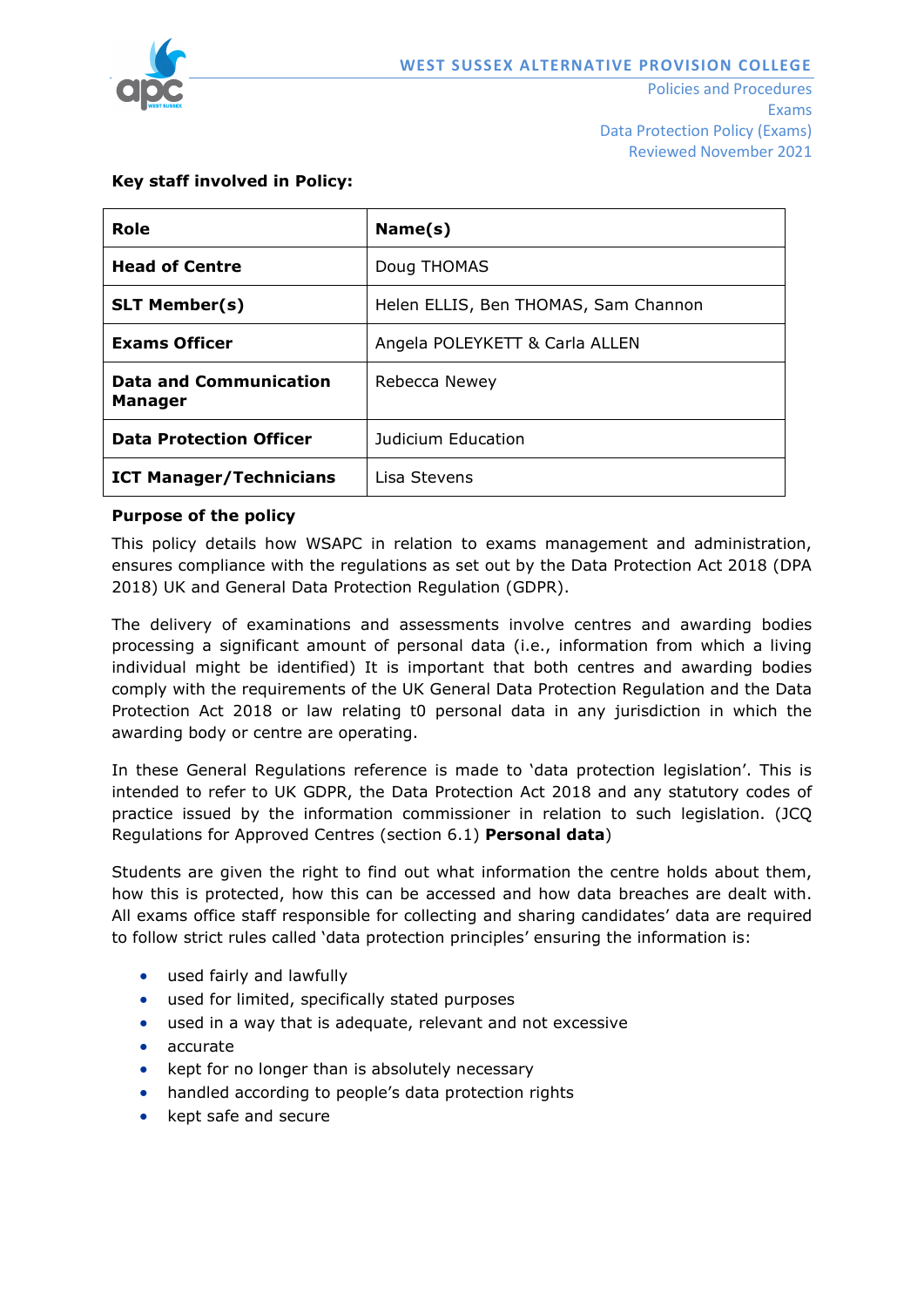

To ensure that the centre meets the requirements of the DPA 2018 and UK GDPR, all candidates' exam information – even that which is not classified as personal or sensitive – is covered under this policy.

## **Section 1 – Exams-related information**

There is a requirement for the exams office(r) to hold exams-related information on candidates taking external examinations. For further details on the type of information held please refer to *Section 5 below.*

Candidates' exams-related data may be shared with the following organisations:

- Awarding bodies
- Joint Council for Qualifications (JCQ)
- Department of Education
- Local Authority
- Candidates Home School
- Learning Record Service (LRS)

This data may be shared via one or more of the following methods:

- hard copy
- email
- secure extranet site(s) –. AQA centre services; OCR Interchange; Pearson Edexcel Online; WJEC Secure Website, LIBF (My account)
- Management Information System (MIS) provided by ESS SIMS sending/receiving information via electronic data interchange (EDI) using A2C [\(https://www.jcq.org.uk/about-a2c\)](https://www.jcq.org.uk/about-a2c) to/from awarding body processing systems; etc.]

This data may relate to exam entries, access arrangements, the conduct of exams and non-examination assessments, special consideration requests and exam results/postresults/certificate information.

### **Section 2 – Informing candidates of the information held**

WSAPC ensures that candidates are fully aware of the information and data held.

All candidates are:

- Given access to this policy via school website: www.apcollege.co.uk
- All candidates made aware by centre letter.

Candidates eligible for access arrangements are also required to provide their consent by signing the GDPR compliant JCQ candidate personal data consent form (Personal data consent, Privacy Notice (AAO) and Data Protection confirmation) before access arrangements approval applications can be processed online.

#### **Section 3 – Hardware and software**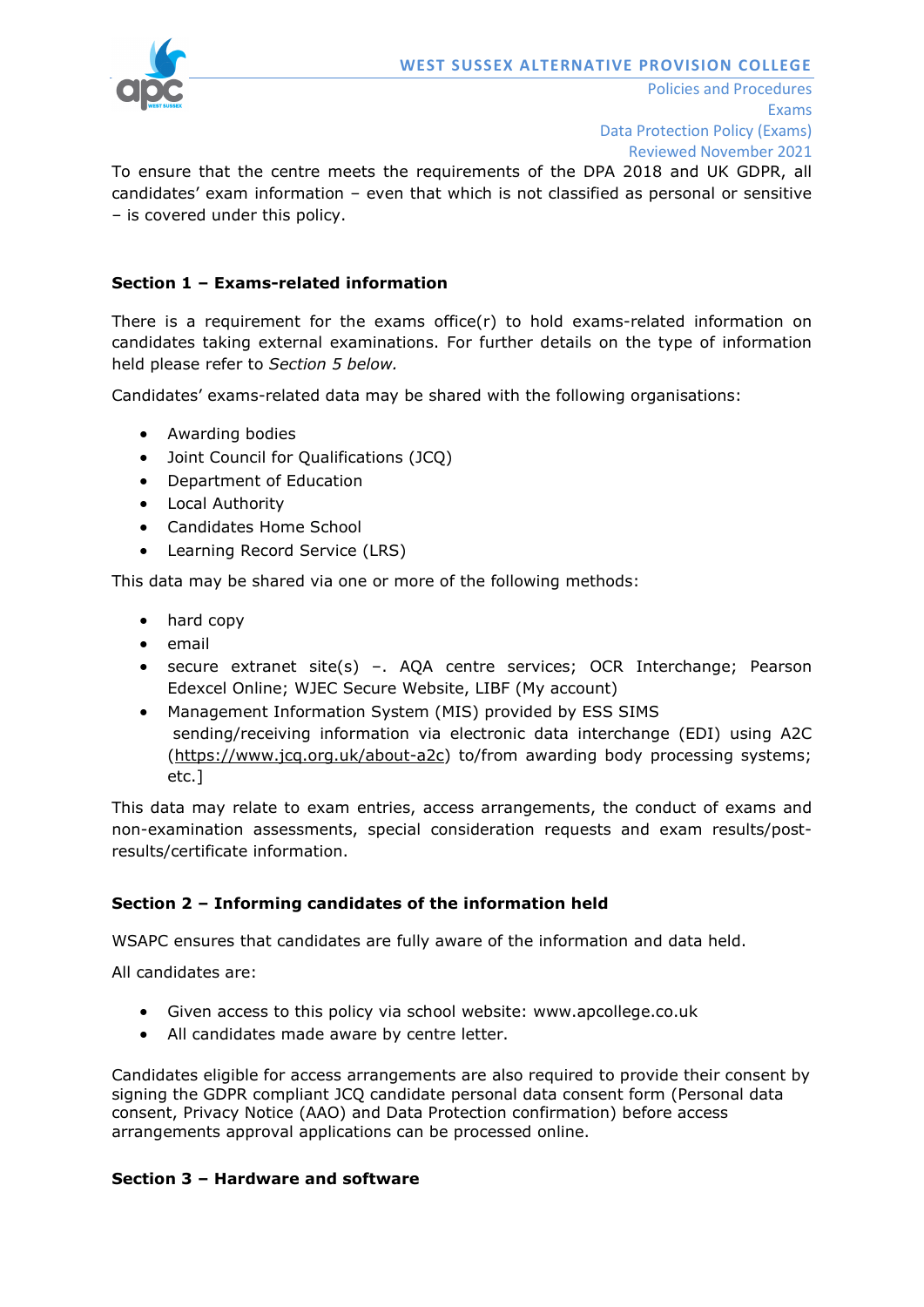

The table below confirms how IT hardware, software and access to online systems is protected in line with DPA & GDPR requirements.

| Hardware                | Date of purchase and protection<br>measures                                           | Warranty expiry          |
|-------------------------|---------------------------------------------------------------------------------------|--------------------------|
| Desktop computer/Laptop | Individual Username and<br>Passwords<br>Antivirus protection maintained<br>by IT Dept | Maintained by IT<br>dept |

| Software/online system                   | Protection measure(s)                                                                                                                 |
|------------------------------------------|---------------------------------------------------------------------------------------------------------------------------------------|
| <b>SIMS</b>                              | Individual username and passwords                                                                                                     |
| Awarding body secure<br>extranet site(s) | Individual usernames and passwords<br>Exams Officers have to approve the creation of new<br>user accounts and determine access rights |
| A2C                                      | Only Exams Officer and Data and Communication<br>Manager have access                                                                  |

### **Section 4 – Dealing with data breaches**

Although data is handled in line with DPA/GDPR regulations, a data breach may occur for any of the following reasons:

- loss or theft of data or equipment on which data is stored
- inappropriate access controls allowing unauthorised use
- equipment failure
- human error
- unforeseen circumstances such as a fire or flood
- hacking attack
- 'blagging' offences where information is obtained by deceiving the organisation who holds it
- Cyber-attacks involving ransomware infections

If a data protection breach is identified, the following steps will be taken:

### **4.1 Containment and recovery**

Judicium Education will lead on investigating the breach.

It will be established:

• who needs to be made aware of the breach and inform them of what they are expected to do to assist in the containment exercise. This may include isolating or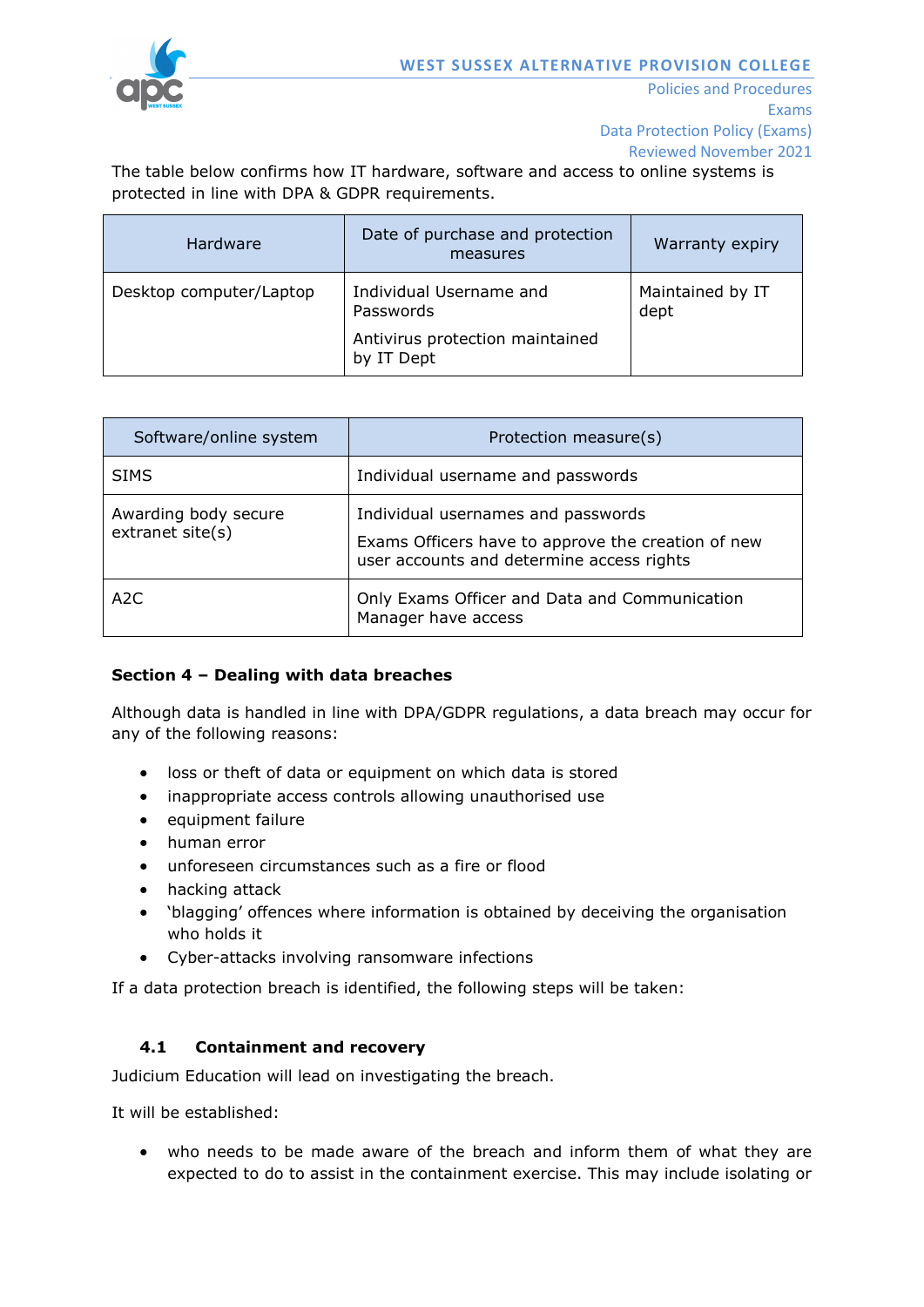

closing a compromised section of the network, finding a lost piece of equipment and/or changing the access codes

- whether there is anything that can be done to recover any losses and limit the damage the breach can cause. As well as the physical recovery of equipment, this could involve the use of back-up hardware to restore lost or damaged data or ensuring that staff recognise when someone tries to use stolen data to access accounts
- which authorities, if relevant, need to be informed

# **4.2 Assessment of ongoing risk**

The following points will be considered in assessing the ongoing risk of the data breach:

- what type of data is involved?
- how sensitive is it?
- if data has been lost or stolen, are there any protections in place such as encryption?
- what has happened to the data? If data has been stolen, it could be used for purposes which are harmful to the individuals to whom the data relates; if it has been damaged, this poses a different type and level of risk
- regardless of what has happened to the data, what could the data tell a third party about the individual?
- how many individuals' personal data are affected by the breach?
- who are the individuals whose data has been breached?
- what harm can come to those individuals?
- are there wider consequences to consider such as a loss of public confidence in an important service we provide?

# **4.3 Notification of breach**

Notification will take place to enable individuals who may have been affected to take steps to protect themselves or to allow the appropriate regulatory bodies to perform their functions, provide advice and deal with complaints.

### **4.4 Evaluation and response**

Once a data breach has been resolved, a full investigation of the incident will take place. This will include:

- reviewing what data is held and where and how it is stored
- identifying where risks and weak points in security measures lie (for example, use of portable storage devices or access to public networks)
- reviewing methods of data sharing and transmission
- increasing staff awareness of data security and filling gaps through training or tailored advice
- reviewing contingency plans

### **Section 5 – Candidate information, audit and protection measures**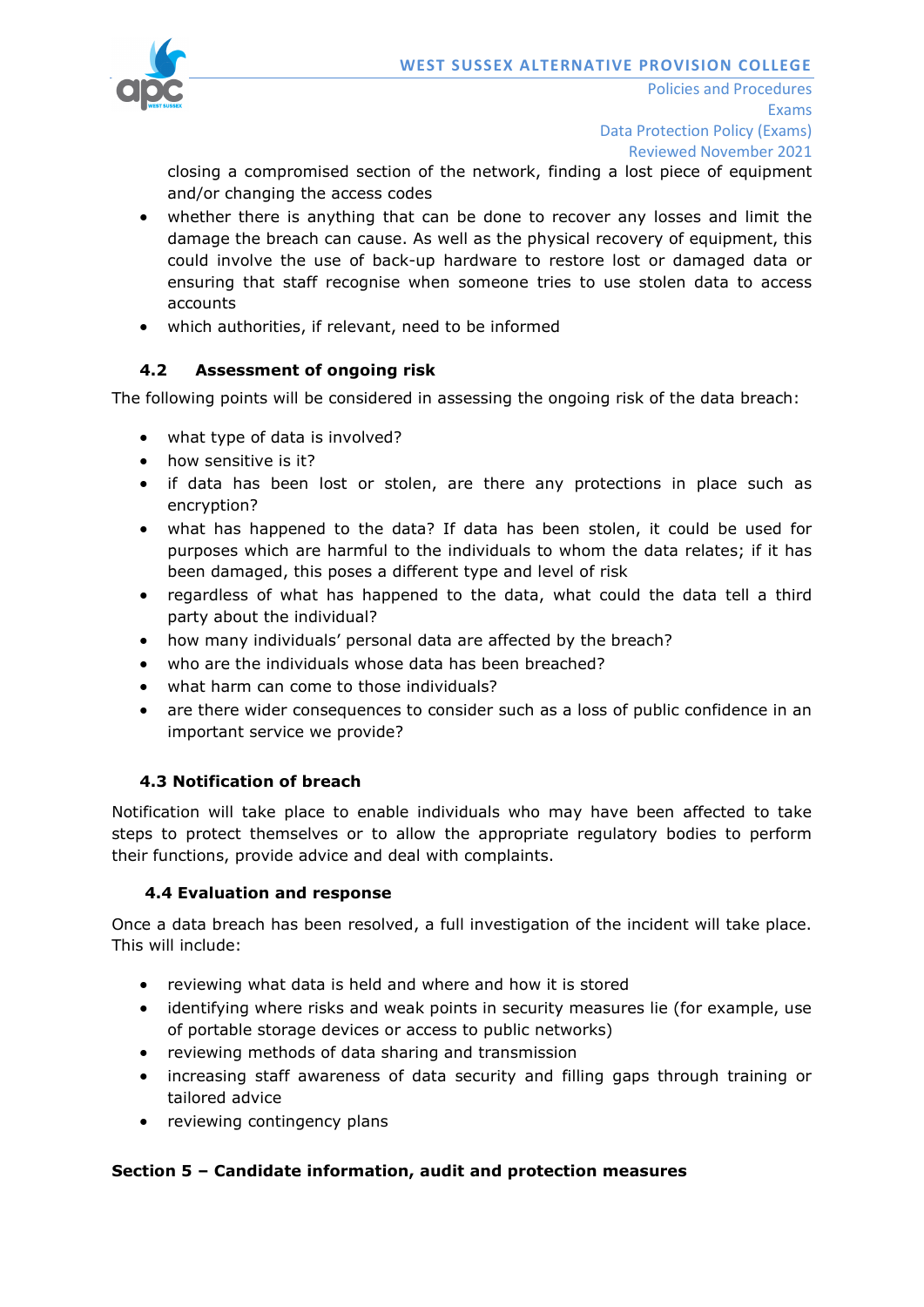

For the purposes of this policy, all candidates' exam-related information – even that not considered personal or sensitive under the DPA/GDPR – will be handled in line with DPA/GDPR guidelines.

An information audit is conducted annually.

The table below details the type of candidate exams-related information held, and how it is managed, stored and protected

Protection measures may include:

- password protected area on the centre's intranet
- secure drive accessible only to selected staff
- information held in secure area
- updates when necessary (this may include updating antivirus software, firewalls, internet browsers etc.)

### **Section 6 – Data retention periods**

Details of retention periods, the actions taken at the end of the retention period and method of disposal are contained in WSAPC 's Data Retention policy

### **Section 7 – Access to information**

(with reference to ICO information [https://ico.org.uk/your-data-matters/schools/exam](https://ico.org.uk/your-data-matters/schools/exam-results/)[results/\)](https://ico.org.uk/your-data-matters/schools/exam-results/)

The GDPR gives individuals the right to see information held about them. This means individuals can request information about them and their exam performance, including:

- their mark
- comments written by the examiner
- minutes of any examination appeals panels

This does not however give individuals the right to copies of their answers to exam questions.

#### **Requesting exam information**

Requests for exam information can be made to the Exams officers/ the Data Protection Officer in writing/email stating name, date of birth and leaving year/year examinations were taken. ID will need to be confirmed if a former candidate is unknown to current staff.

The GDPR does not specify an age when a child can request their exam results or request that they aren't published. When a child makes a request, those responsible for responding should take into account whether:

- the child wants their parent (or someone with parental responsibility for them) to be involved; and
- the child properly understands what is involved.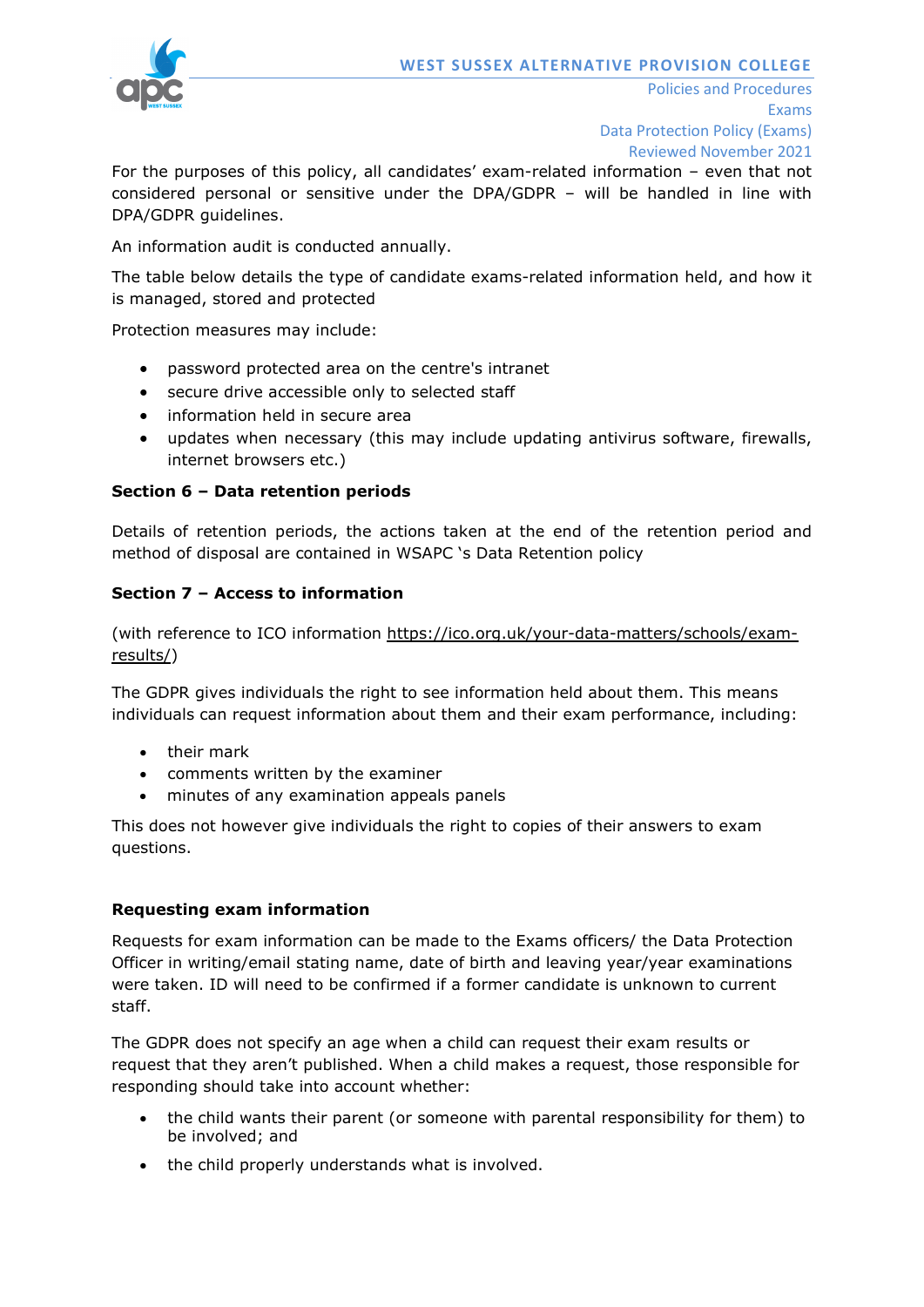

Policies and Procedures Exams Data Protection Policy (Exams) Reviewed November 2021

The ability of young people to understand and exercise their rights is likely to develop or become more sophisticated as they get older.

As a general guide, a child of 12 or older is expected to be mature enough to understand the request they are making. A child may, of course, be mature enough at an earlier age or may lack sufficient maturity until a later age, and so requests should be considered on a case-by-case basis.

A decision will be made by head of centre as to whether the student is mature enough to understand the request they are making, with requests considered on a case-by-case basis.

### **Responding to requests**

If a request is made for exam information before exam results have been published, a request will be responded to:

- within five months of the date of the request, or
- within 40 days from when the results are published (whichever is earlier).

If a request is made once exam results have been published, the individual will receive a response within one month of their request.

### **Third party access**

Permission should be obtained before requesting personal information on another individual from a third-party organisation.

Candidates' personal data will not be shared with a third party unless a request is accompanied with permission from the candidate and appropriate evidence (where relevant), to verify the ID of both parties,

In the case of looked-after children or those in care, agreements may already be in place for information to be shared with the relevant authorities (for example, the Local Authority). The centre's Data Protection Officer will confirm the status of these agreements and approve/reject any requests.

#### **Publishing exam results**

WSAPC will publish exam results to the media or within the centre in line with the following principles:

- Refer to guidelines as published by the Joint Council for Qualifications
- Act fairly when publishing results, and where people have concerns about their or their child's information being published, taking those seriously
- Ensure that all candidates and their parents/carers are aware as early as possible whether examination results will be made public and how this will be done
- Explain how the information will be published. For example, if results will be listed alphabetically, or in grade order.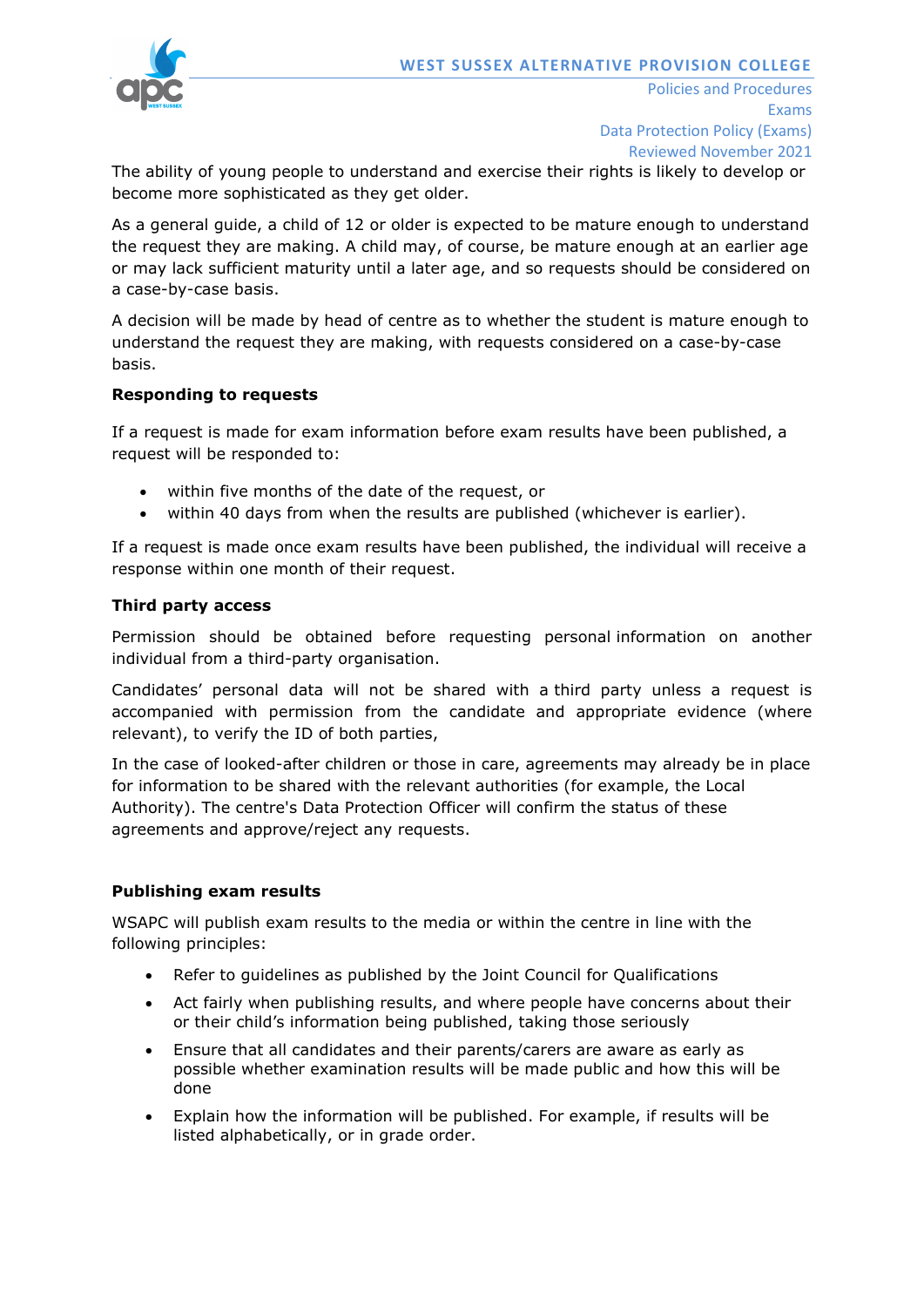

Exams Data Protection Policy (Exams) Reviewed November 2021

As WSAPC will have legitimate reason for publishing examination results, consent is not required from students or their parents/carers for publication. However, if a student or their parents/carers have a specific concern about publication of their results, they have the right to object. This objection must be made in writing to Data Protection Officer/Head of Centre, who will consider the objection before making a decision to publish and reply with a good reason to reject the objection to publish exam results.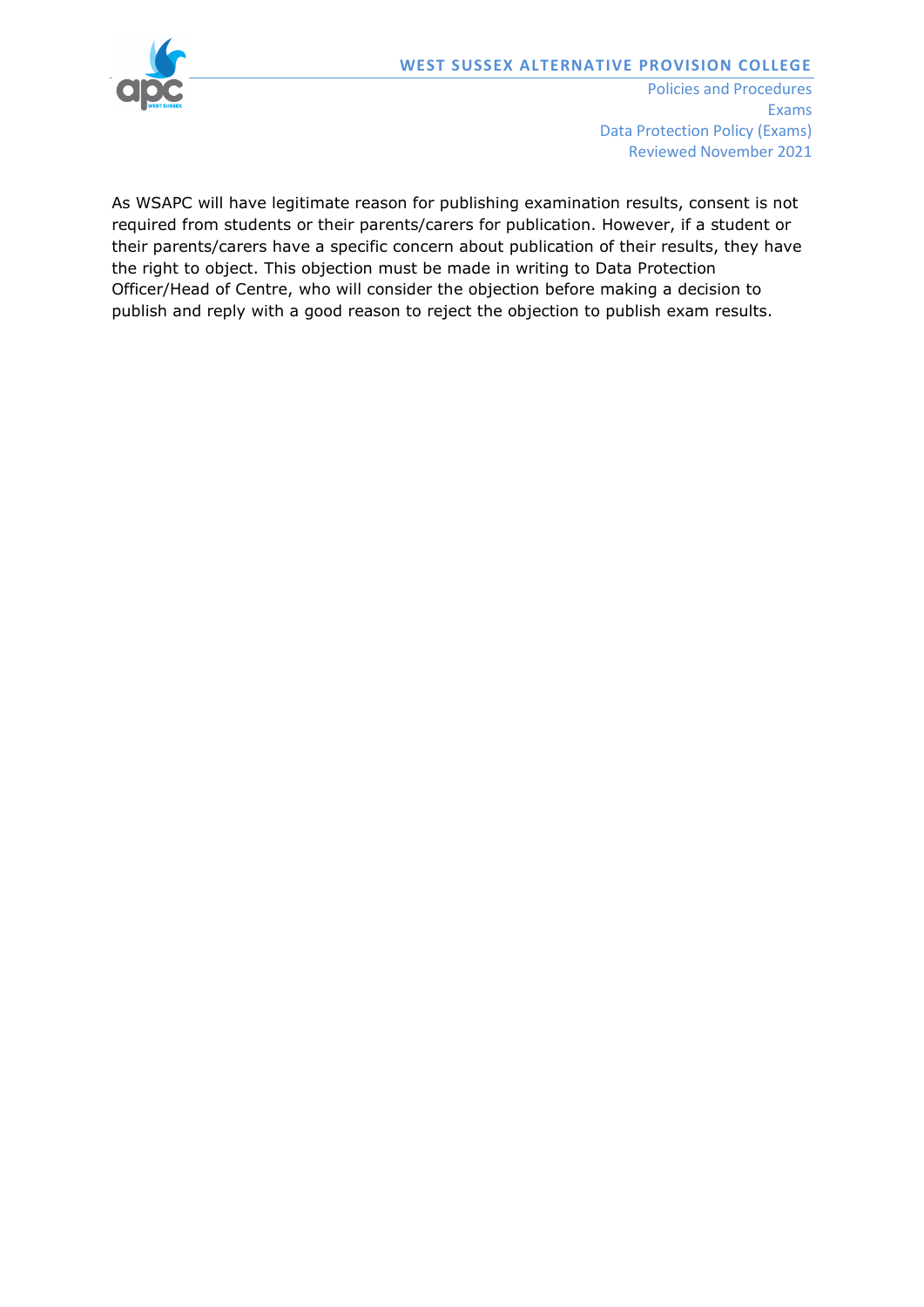

Policies and Procedures Exams Data Protection Policy (Exams) Reviewed November 2021

**Section 8 – Table recording candidate exams-related information held**

| <b>Information type</b>            | What<br>personal/sensitive<br>data is/may be<br>contained in the<br>information                                                                                                                                                             | Where information is<br>stored                                                                | How information is<br>protected                                                | <b>Retention period</b>                                                                                                   |
|------------------------------------|---------------------------------------------------------------------------------------------------------------------------------------------------------------------------------------------------------------------------------------------|-----------------------------------------------------------------------------------------------|--------------------------------------------------------------------------------|---------------------------------------------------------------------------------------------------------------------------|
| Access arrangements<br>information | Candidate name<br>Candidate DOB<br>Gender<br>Data protection notice<br>(candidate signature)<br>Diagnostic testing<br>outcome(s)<br>Specialist report(s) (may<br>also include candidate<br>address)<br>Evidence of normal way<br>of working | <b>Access Arrangements</b><br>Online (JCQ Portal)<br><b>MIS</b><br>Lockable filing cabinet    | Secure username and<br>password<br><b>SIMS</b><br>In secure office<br>(SENDCo) | Refer to Data Retention<br>Policy on Sharepoint                                                                           |
| Alternative site<br>arrangements   | Candidate name<br>Candidate DOB<br>Candidate Number<br>Consultant/Doctor's<br>Letter (May include<br>candidate address)                                                                                                                     | Access arrangements<br>online (JCQ portal)<br><b>SIMS</b><br>Lockable metal filing<br>cabinet | Secure Username and<br>password<br>Lockable metal filing<br>cabinet            | In Accordance with JCQ<br>ICE Booklet - Until<br>appeal, malpractice or<br>other results enquiries<br>have been completed |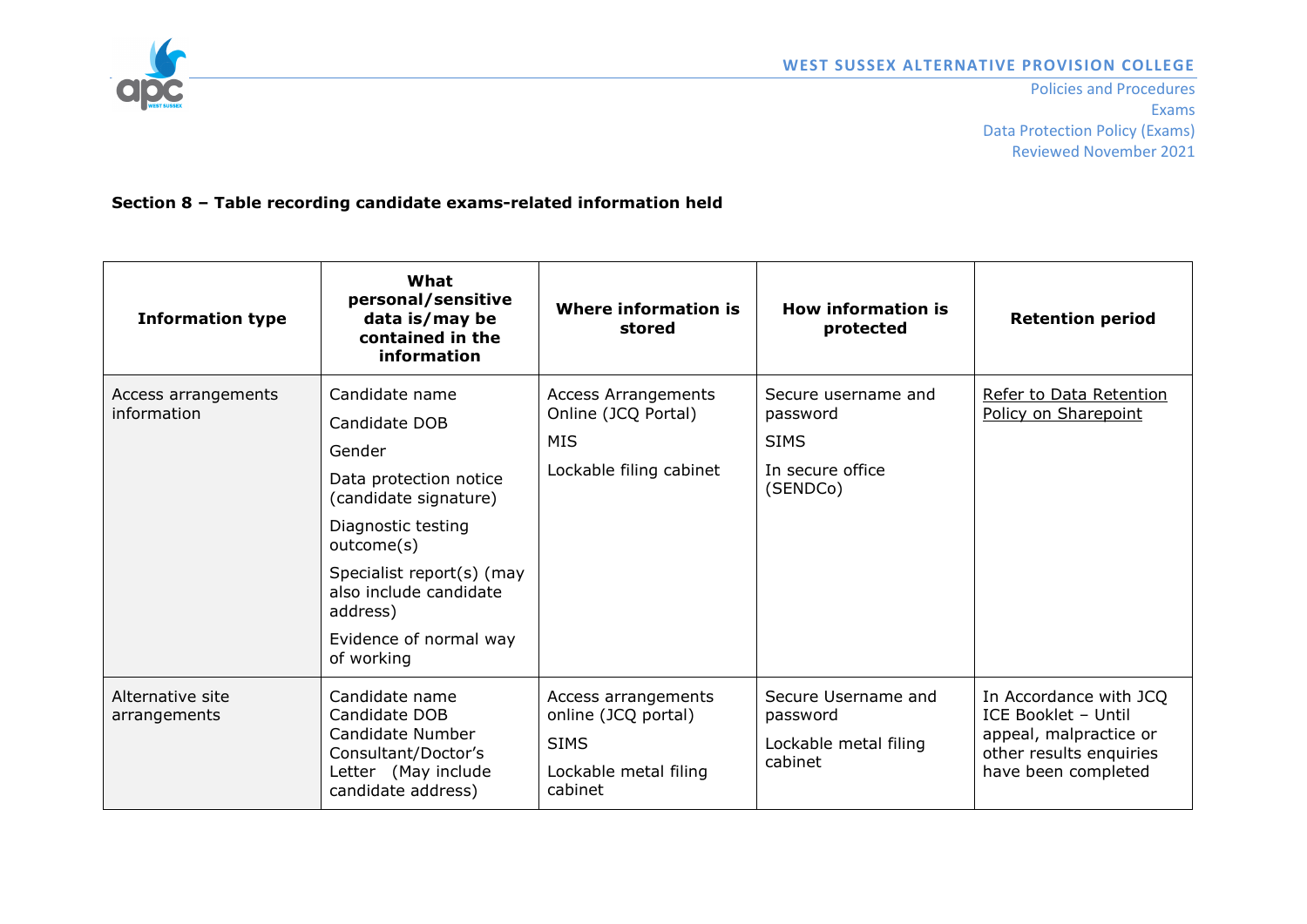

| <b>Information type</b>                | What<br>personal/sensitive<br>data is/may be<br>contained in the<br>information | <b>Where information is</b><br>stored                          | <b>How information is</b><br>protected | <b>Retention period</b>                                                                                                            |
|----------------------------------------|---------------------------------------------------------------------------------|----------------------------------------------------------------|----------------------------------------|------------------------------------------------------------------------------------------------------------------------------------|
|                                        | Specialist report (May<br>include candidate<br>address)                         |                                                                |                                        |                                                                                                                                    |
| Attendance registers<br>copies         | Candidate name<br>Candidate Number                                              | <b>Filing Cabinet</b>                                          | In Safe secure room                    | In Accordance with JCQ<br>ICE Booklet - Until<br>appeal, malpractice or<br>other results enquiries<br>have been completed.         |
| Candidates' work                       | Candidate name<br>Candidate Number                                              | <b>Relevant Department</b>                                     | Locked cupboard/Filing<br>Cabinet      | In Accordance with JCQ<br><b>INEA Booklet - Until</b><br>appeal, malpractice or<br>other results enquiries<br>have been completed. |
| Certificates                           | Candidate name<br>Candidate DOB<br>Candidate Number                             | <b>Exams Office/Reception</b>                                  | Locked cupboard                        | 5 years from date of<br>issue                                                                                                      |
| Certificate destruction<br>information | Candidate name<br>Candidate DOB<br>Candidate Number                             | Exams office Filing<br>Cabinet<br><b>Exams Office Computer</b> | Locked Exams Office                    | 5 years from date of<br>issue                                                                                                      |
| Conflicts of Interest                  | Candidate name                                                                  | Exams Office                                                   | Locked Exams Office                    |                                                                                                                                    |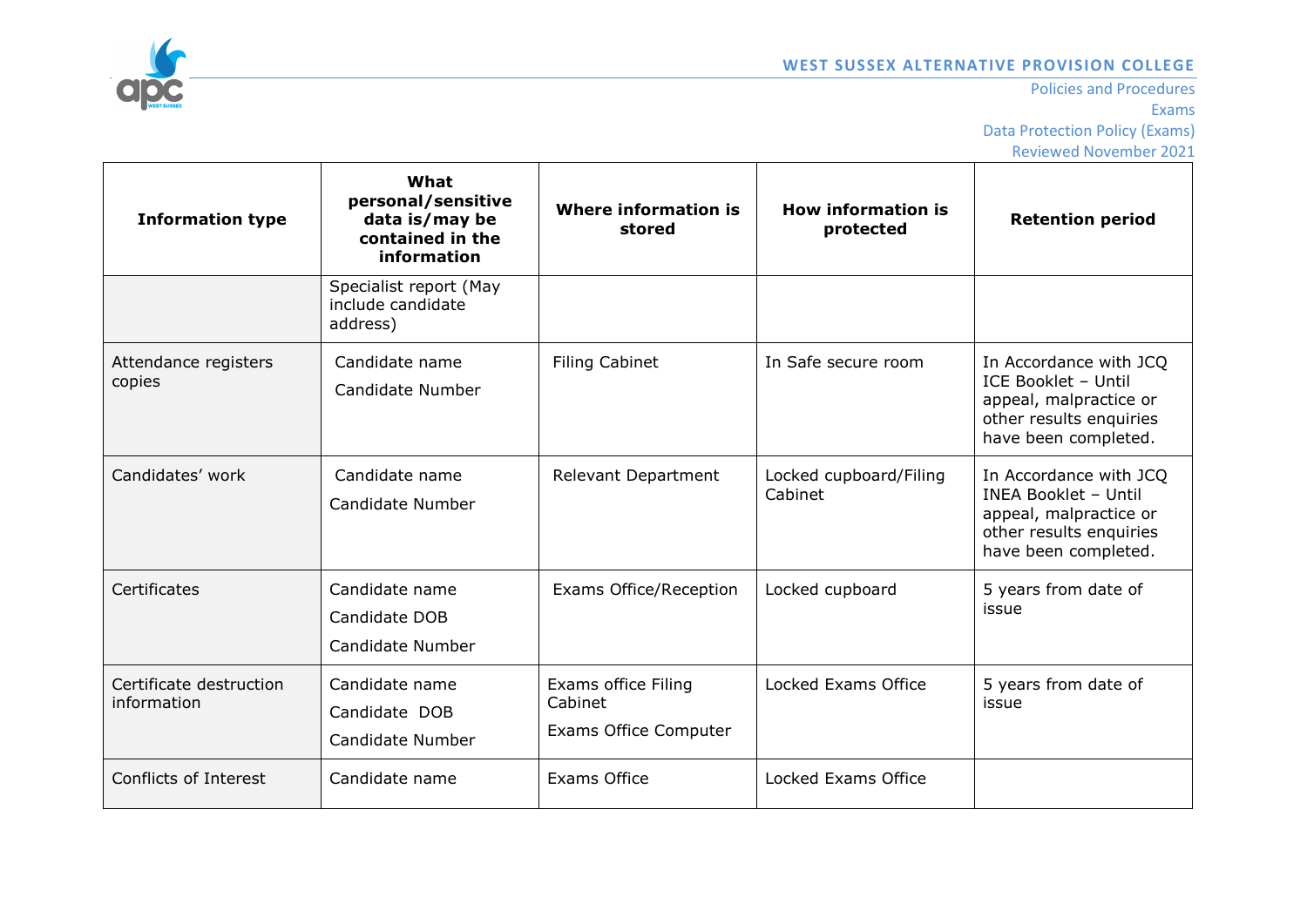

| <b>Information type</b>                                                    | What<br>personal/sensitive<br>data is/may be<br>contained in the<br>information | <b>Where information is</b><br>stored          | <b>How information is</b><br>protected                  | <b>Retention period</b>                                                                                                    |
|----------------------------------------------------------------------------|---------------------------------------------------------------------------------|------------------------------------------------|---------------------------------------------------------|----------------------------------------------------------------------------------------------------------------------------|
| records                                                                    | Candidate DOB                                                                   |                                                |                                                         |                                                                                                                            |
|                                                                            | Candidate Number                                                                |                                                |                                                         |                                                                                                                            |
| Entry information                                                          | Candidate name<br>Candidate DOB<br>Candidate Number                             | Share Point<br><b>SIMS</b>                     | Secure username and<br>password                         | In Accordance with JCQ<br>ICE Booklet - Until<br>appeal, malpractice or<br>other results enquiries<br>have been completed  |
| Exam room incident logs                                                    | <b>Invigilators Name</b><br>Candidate Name<br>Candidate Number                  | <b>SIMS</b><br><b>Filing Cabinet</b>           | Secure Exams Room                                       | In Accordance with JCQ<br>ICE Booklet - Until<br>appeal, malpractice or<br>other results enquiries<br>have been completed. |
| Invigilator and facilitator<br>training records                            | <b>Invigilators Name</b>                                                        | <b>Exams Computer</b><br><b>Filing Cabinet</b> | Secure username and<br>password.<br>Locked Exams office | In Accordance with JCQ<br>ICE Booklet - Until<br>appeal, malpractice or<br>other results enquiries<br>have been completed  |
| Post-results services:<br>confirmation of candidate<br>consent information | Candidate Name<br>Candidate Number                                              | Paperwork held in filing<br>cabinet            | Locked Exams Office                                     | In Accordance with JCQ<br>ICE Booklet - Until<br>appeal, malpractice or<br>other results enquiries<br>have been completed  |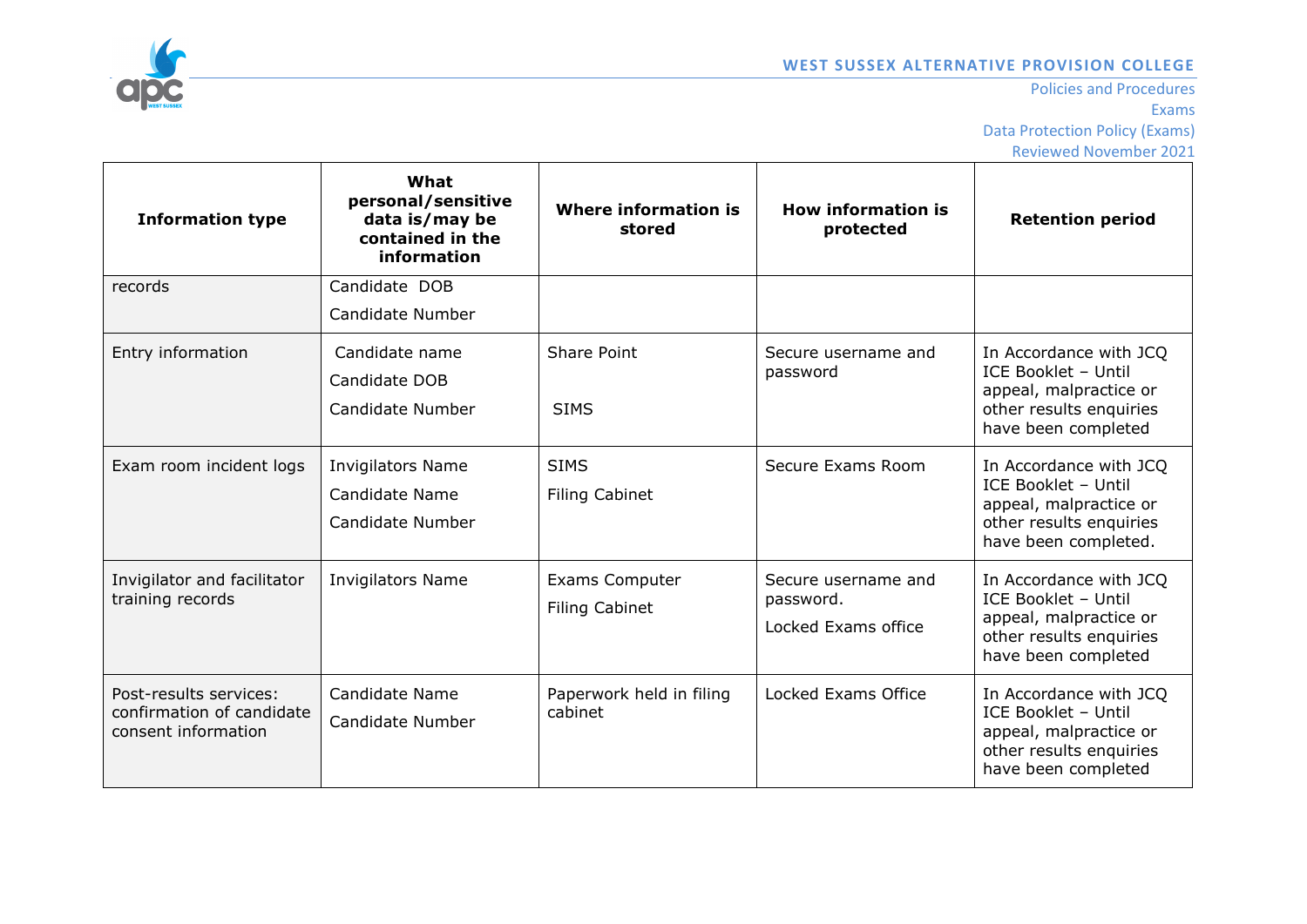

| <b>Information type</b>                                   | What<br>personal/sensitive<br>data is/may be<br>contained in the<br>information                                              | <b>Where information is</b><br>stored                      | <b>How information is</b><br>protected                 | <b>Retention period</b>                                                                                                   |
|-----------------------------------------------------------|------------------------------------------------------------------------------------------------------------------------------|------------------------------------------------------------|--------------------------------------------------------|---------------------------------------------------------------------------------------------------------------------------|
| Post-results services:<br>requests/outcome<br>information | Candidate Name<br>Candidate Number                                                                                           | Paperwork held in filing<br>cabinet                        | Locked Exams Office                                    | In Accordance with JCQ<br>ICE Booklet - Until<br>appeal, malpractice or<br>other results enquiries<br>have been completed |
| Resolving timetable<br>clashes information                | Candidate name<br>Candidate Number                                                                                           | <b>SIMS</b><br>Paperwork held in Filing<br>Cabinet         | Secure username and<br>password<br>Locked Exams Office | In Accordance with JCQ<br>ICE Booklet - Until<br>appeal, malpractice or<br>other results enquiries<br>have been completed |
| Results information                                       | Candidate name<br>Candidate Number<br>Candidate DOB<br>Gender<br>Registration<br>Pupil Premium<br><b>SEN</b><br>Looked after | <b>SIMS</b><br>Share point<br><b>Exams Office Computer</b> | Secure username and<br>password<br>Locked Exams Office | Current academic year<br>$+6$ years                                                                                       |
| Seating plans                                             | Candidate name<br>Candidate Number                                                                                           | <b>Sims</b><br>Paperwork held in exams                     | Secure username and<br>password                        | In Accordance with JCQ<br>ICE Booklet - Until<br>appeal, malpractice or                                                   |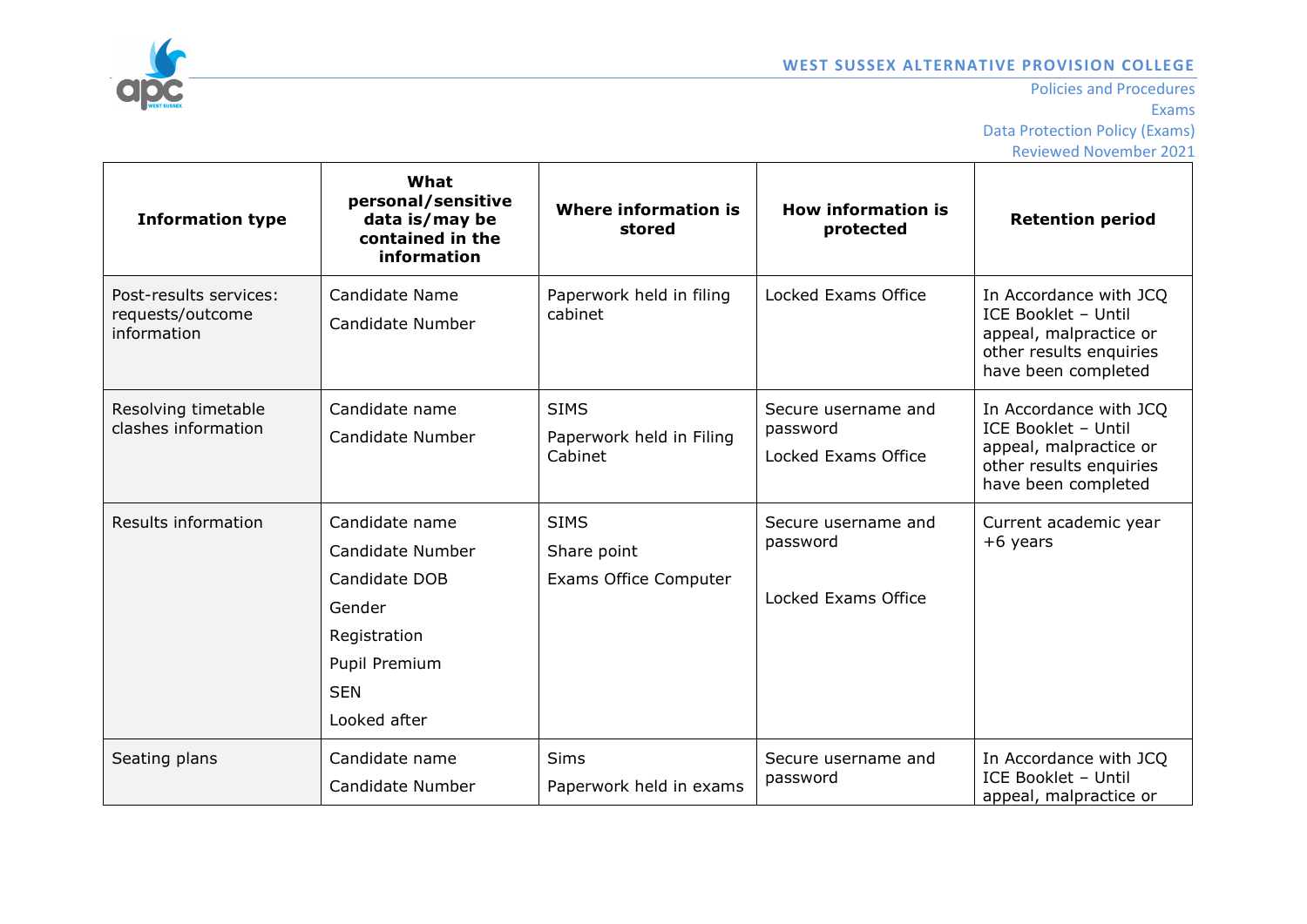

| <b>Information type</b>                   | What<br>personal/sensitive<br>data is/may be<br>contained in the<br>information                        | <b>Where information is</b><br>stored                                          | <b>How information is</b><br>protected                 | <b>Retention period</b>                                                                                                   |
|-------------------------------------------|--------------------------------------------------------------------------------------------------------|--------------------------------------------------------------------------------|--------------------------------------------------------|---------------------------------------------------------------------------------------------------------------------------|
|                                           | <b>Access Arrangements</b>                                                                             | file                                                                           | Locked Exams Office                                    | other results enquiries<br>have been completed                                                                            |
| Special consideration<br>information      | Candidate name<br>Candidate number<br>Consultant/Doctor's<br>letter (may contain<br>candidates address | Computer<br>Paperwork held in<br>lockable filing cabinet                       | Secure username<br>password<br>Locked exams office     | In Accordance with JCQ<br>ICE Booklet - Until<br>appeal, malpractice or<br>other results enquiries<br>have been completed |
| Suspected malpractice<br>reports/outcomes | Candidate name<br>Candidate number                                                                     | Computer<br>Paperwork held in<br>lockable filing cabinet                       | Secure username and<br>password<br>Locked exams office | In Accordance with JCQ<br>ICE Booklet - Until<br>appeal, malpractice or<br>other results enquiries<br>have been completed |
| Transferred candidate<br>arrangements     | Candidate name<br>Candidate DOB<br>Candidate Number                                                    | Access arrangements<br>online (JCQ portal)<br>Lockable metal filing<br>cabinet | Secure username and<br>password<br>Locked exams office | In Accordance with JCQ<br>ICE Booklet - Until<br>appeal, malpractice or<br>other results enquiries<br>have been completed |
| Very late arrival<br>reports/outcomes     | Candidate name<br>Candidate Number                                                                     | Access arrangements<br>online (JCQ portal)<br>Lockable metal filing            | Secure username and<br>password<br>Locked exams office | In Accordance with JCQ<br>ICE Booklet - Until<br>appeal, malpractice or<br>other results enquiries                        |